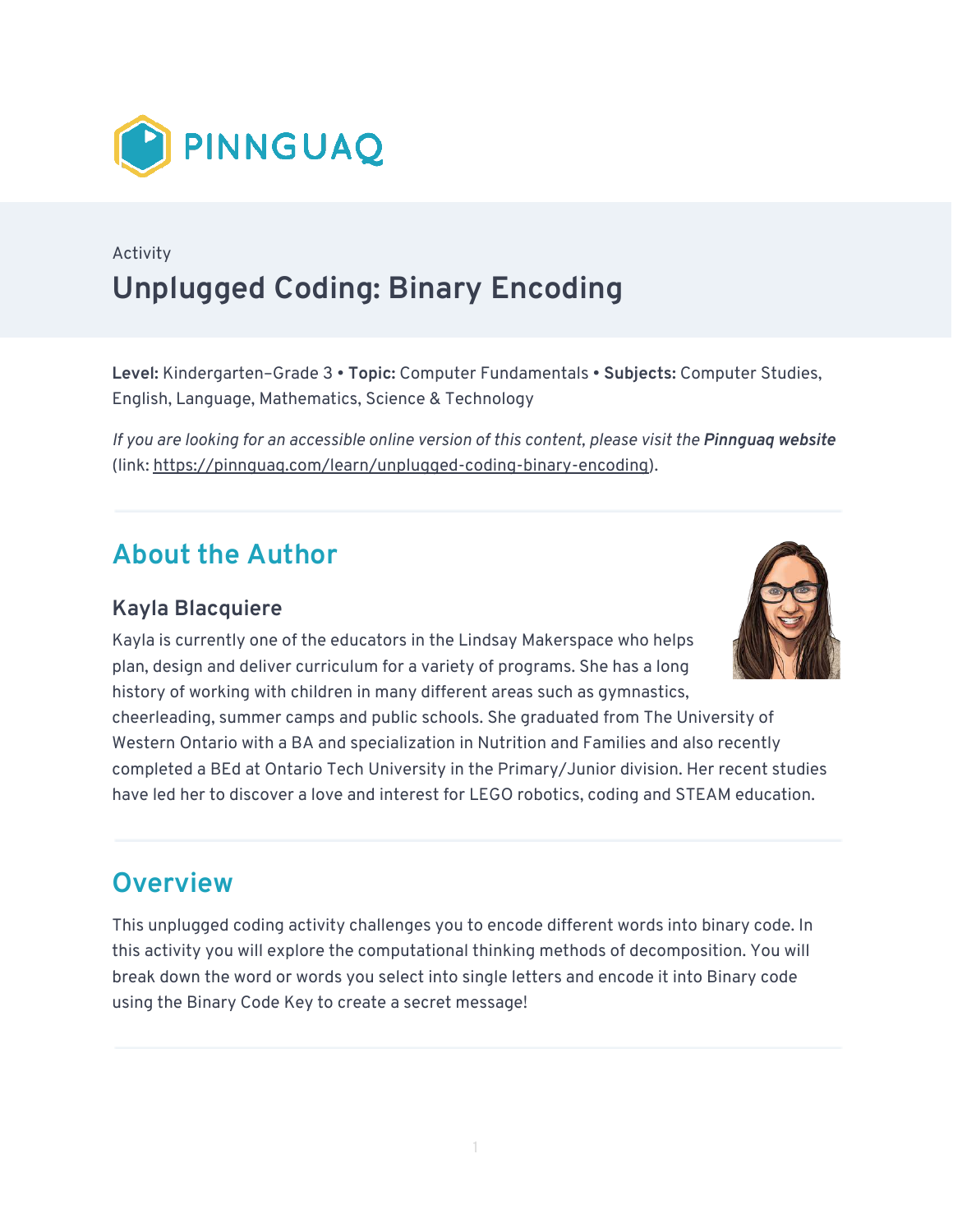# **Background Information**

**Encoding** is the process of taking data (such as the English alphabet in uppercase letters) and turning it into a specific code for a computer to understand. **Decoding** is to take the specific code and break it down to determine what it represents.

**Binary code** is a language used by computers to receive, store, and process information through the use of numbers. Just like how a **bi**cycle has two wheels, in **bi**nary, each digit (called a **bit**) can only be one of two symbols. The numbers **0** and **1** are commonly used to write binary. These numbers are placed in a specific sequence. Each sequence represents either a number or a letter. In this activity we are going to use binary code to represent uppercase letters in the English alphabet. Each letter will be represented by an 8-bit binary code.



For more information on how binary code works, watch this video produced by Socratica Kids - **Binary Numbers for Kids** (link:<https://youtu.be/hvteVokz7jE>).

Unplugged coding opportunities allow learners to engage in many areas of computational thinking while helping to develop knowledge on the basics of coding concepts without actually using technology. **Decomposition** is one method of computational thinking that allows learners to develop a solution to a given problem by breaking it down into smaller more manageable pieces.

## **Materials**

- Download and print the **Binary Encoding Activity Sheet** (link: [https://pinnguaq.com/](https://pinnguaq.com/app/uploads/2020/06/pinnguaq-activity-sheet-binary-encoding.pdf)  [app/uploads/2020/06/pinnguaq-activity-sheet-binary-encoding.pdf](https://pinnguaq.com/app/uploads/2020/06/pinnguaq-activity-sheet-binary-encoding.pdf))
- Pencil

*Note: if you do not have access to a printer use paper, a pencil and the PDF activity sheet to encode the message.* 

# **Step-by-Step Instructions**

**Step 1 →** Select a word or sentence that you wish to encode into a secret message.